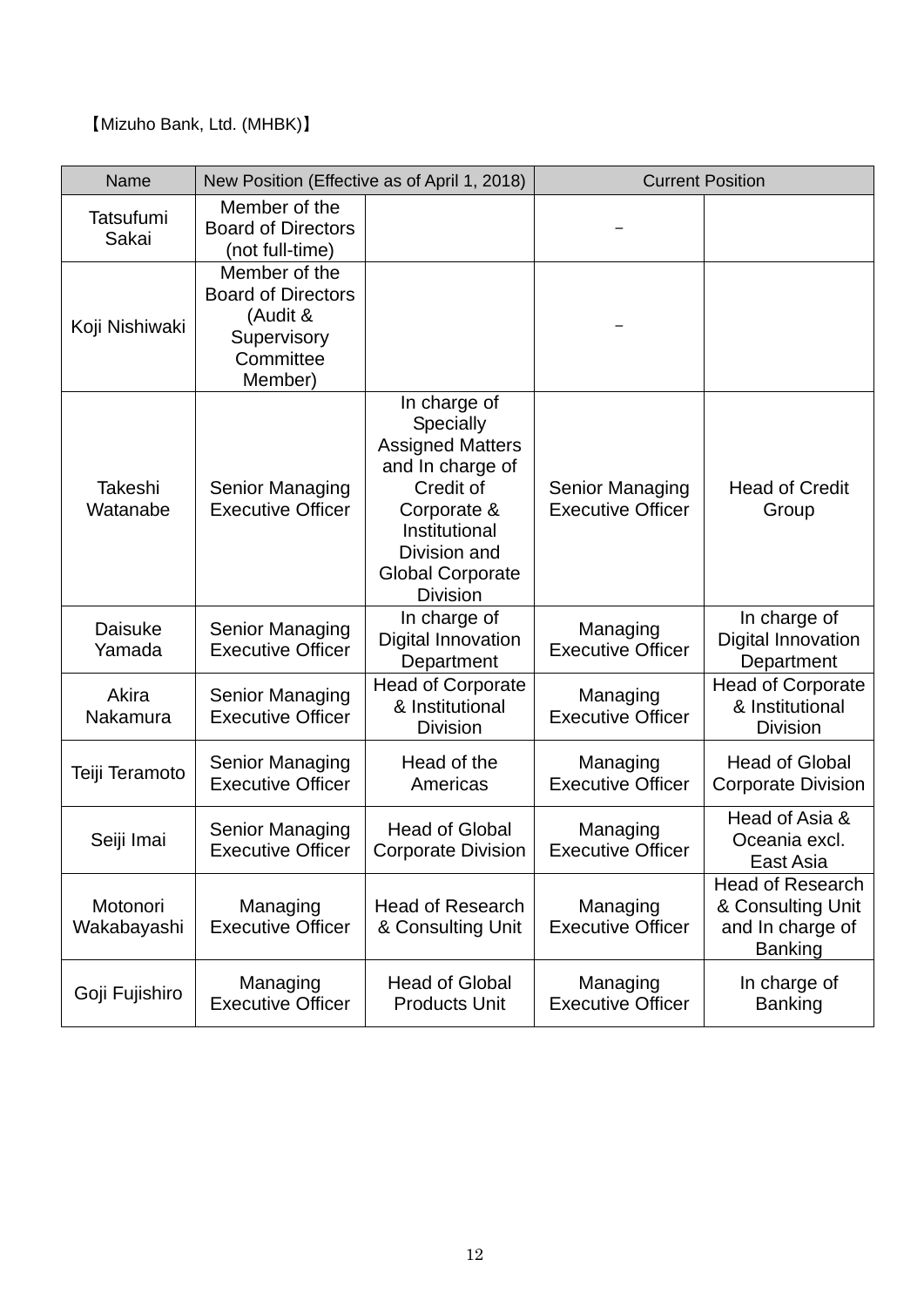| Name                      | New Position (Effective as of April 1, 2018) |                                                                                                                           | <b>Current Position</b>              |                                                                                                                       |
|---------------------------|----------------------------------------------|---------------------------------------------------------------------------------------------------------------------------|--------------------------------------|-----------------------------------------------------------------------------------------------------------------------|
| Kouji Yonei               | Managing<br><b>Executive Officer</b>         | Joint Head of IT &<br><b>Systems Group</b><br>and General<br>Manager of IT &<br><b>Systems</b><br>Promotion<br>Department | Managing<br><b>Executive Officer</b> | Joint Head of IT &<br><b>Systems Group</b><br>and General<br>Manager of IT &<br><b>Systems Planning</b><br>Department |
| Nobuhisa<br>Zama          | Managing<br><b>Executive Officer</b>         | In charge of Credit<br>of Retail &<br><b>Business Banking</b><br><b>Division</b>                                          | Managing<br><b>Executive Officer</b> | Joint Head of<br><b>Credit Group</b>                                                                                  |
| <b>Naoto</b><br>Takahashi | Managing<br><b>Executive Officer</b>         | In charge of<br>Specific Duties of<br><b>Strategic Planning</b><br>Group                                                  | Managing<br><b>Executive Officer</b> | Joint Head of<br><b>Strategic Planning</b><br>Group                                                                   |
| Riki Shibata              | Managing<br><b>Executive Officer</b>         | Co-Head of<br><b>Global Markets</b><br><b>Division</b>                                                                    | Managing<br><b>Executive Officer</b> | <b>General Manager</b><br>of Global Markets<br>Coordination<br>Department                                             |
| Yukinobu<br>Maruyama      | Managing<br><b>Executive Officer</b>         | In charge of<br><b>Banking</b>                                                                                            | <b>Executive Officer</b>             | <b>General Manager</b><br>of Tokyo-Chuo<br><b>Branch</b><br>Department No.2                                           |
| Hidenobu<br>Mukai         | Managing<br><b>Executive Officer</b>         | <b>Co-Head of Retail</b><br>& Business<br><b>Banking Division</b>                                                         | <b>Executive Officer</b>             | <b>General Manager</b><br>of Personal<br><b>Banking</b><br>Coordination<br>Department                                 |
| Masaki Seki               | Managing<br><b>Executive Officer</b>         | In charge of<br>Banking and In<br>charge of Specific<br>Global<br>Corporations                                            | <b>Executive Officer</b>             | Joint Head of Asia<br>& Oceania excl.<br>East Asia                                                                    |
| Takuya<br>Kogiso          | Managing<br><b>Executive Officer</b>         | In charge of<br><b>Banking</b>                                                                                            | <b>Executive Officer</b>             | <b>General Manager</b><br>of Tokyo Main<br><b>Office Department</b><br>No.2                                           |
| Hidekatsu<br>Take         | Managing<br><b>Executive Officer</b>         | Head of Asia &<br>Oceania excl.<br>East Asia                                                                              | <b>Executive Officer</b>             | Joint Head of the<br>Americas                                                                                         |
| Masahiko Abe              | Managing<br><b>Executive Officer</b>         | In charge of<br><b>Banking</b>                                                                                            | <b>Executive Officer</b>             | <b>General Manager</b><br>of Corporate &<br>Institutional<br>Coordination<br>Department                               |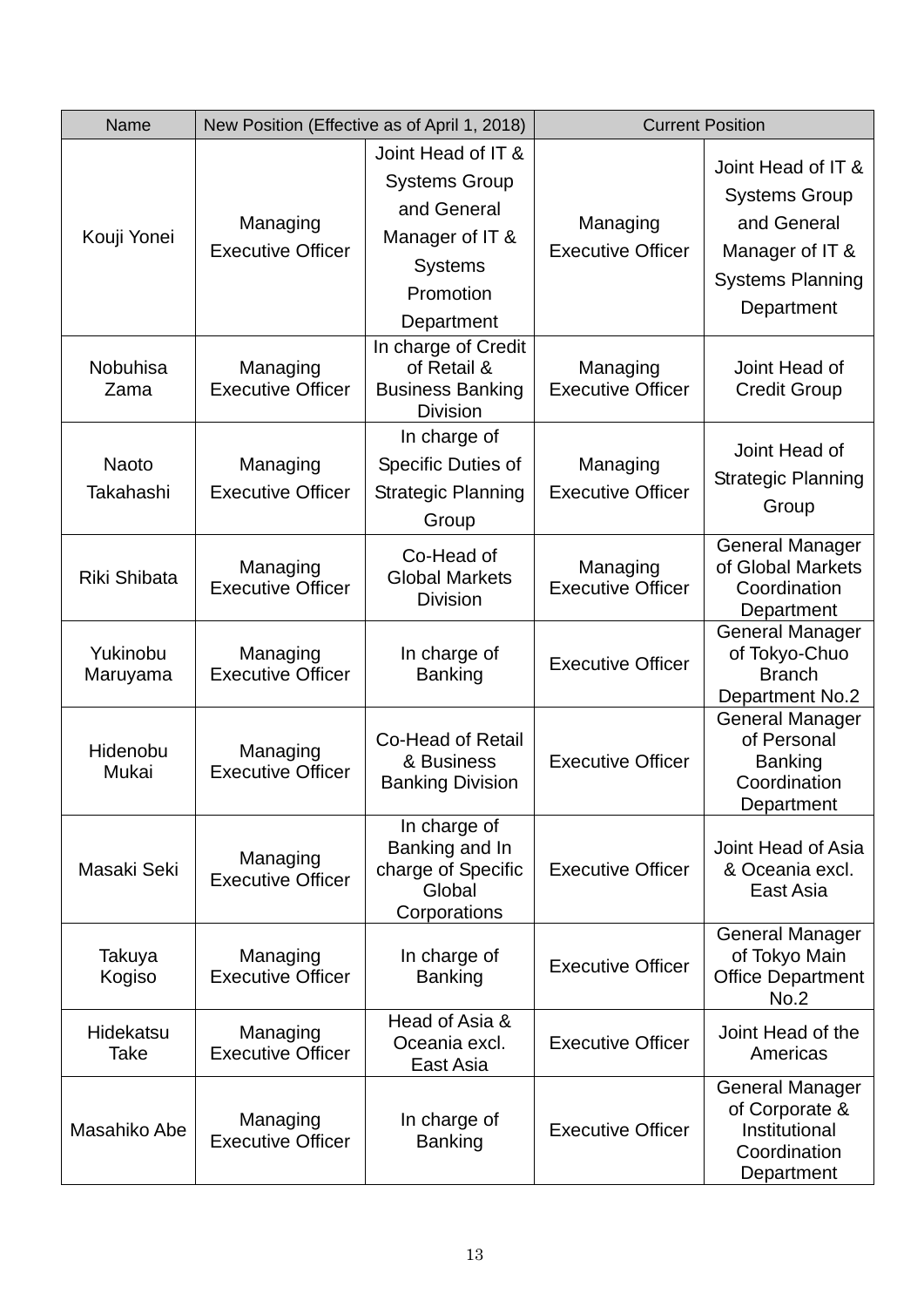| Name                               | New Position (Effective as of April 1, 2018) |                                                                                                                                                    | <b>Current Position</b>  |                                                                                          |
|------------------------------------|----------------------------------------------|----------------------------------------------------------------------------------------------------------------------------------------------------|--------------------------|------------------------------------------------------------------------------------------|
| Hisashi<br>Kikuchi                 | Managing<br><b>Executive Officer</b>         | <b>Head of Strategic</b><br><b>Planning Group</b><br>and General<br>Manager of<br>Corporate<br>Secretariat                                         | <b>Executive Officer</b> | <b>General Manager</b><br>of Corporate<br>Secretariat                                    |
| Akihito<br>Mochizuki               | Managing<br><b>Executive Officer</b>         | In charge of<br>Specific Duties of<br><b>Strategic Planning</b><br>Group                                                                           | <b>Executive Officer</b> | <b>General Manager</b><br>of Planning<br>Administration<br>Department                    |
| Asashi Katou                       | <b>Executive Officer</b>                     | <b>General Manager</b><br>for IT & Systems<br>Group                                                                                                | <b>Executive Officer</b> | <b>General Manager</b><br>of IT & Systems<br>Promotion<br>Department                     |
| Hidetoshi Kaji                     | <b>Executive Officer</b>                     | <b>General Manager</b><br>of Personal<br>Consulting<br>Department                                                                                  |                          |                                                                                          |
| Daisuke<br>Horiuchi                | <b>Executive Officer</b>                     | <b>General Manager</b><br>of Ginzadori<br><b>Branch</b>                                                                                            | <b>Executive Officer</b> | <b>General Manager</b><br>of Branch Banking<br>Department                                |
| Takuya Ito                         | <b>Executive Officer</b>                     | Joint Head of the<br>Americas                                                                                                                      | <b>Executive Officer</b> | <b>General Manager</b><br>of Global<br>Corporate<br>Coordination<br>Department           |
| Seiichi<br>Okuyama                 | <b>Executive Officer</b>                     | <b>General Manager</b><br>of Tokyo-Chuo<br><b>Branch</b><br><b>Department No.2</b>                                                                 |                          | <b>General Manager</b><br>of Yaesuguchi<br><b>Branch</b><br><b>Department No.2</b>       |
| <b>Takuhiko</b><br><b>Tochiori</b> | <b>Executive Officer</b>                     | Joint Head of Asia<br>& Oceania excl.<br>East Asia and<br><b>General Manager</b><br>of Asia & Oceania<br>Corporate<br><b>Banking</b><br>Department |                          | <b>General Manager</b><br>of Singapore<br>Corporate<br><b>Banking</b><br>Department      |
| Norio Sumi                         | <b>Executive Officer</b>                     | <b>General Manager</b><br>of Corporate<br><b>Banking</b><br>Department No.7                                                                        |                          | <b>General Manager</b><br>of Corporate<br><b>Banking</b><br>Department No.7              |
| <b>Naoto</b><br>Oohitsu            | <b>Executive Officer</b>                     | <b>General Manager</b><br>of Innovative<br><b>Startups</b><br>Coordination<br>Department                                                           |                          | <b>General Manager</b><br>of Innovative<br><b>Startups</b><br>Coordination<br>Department |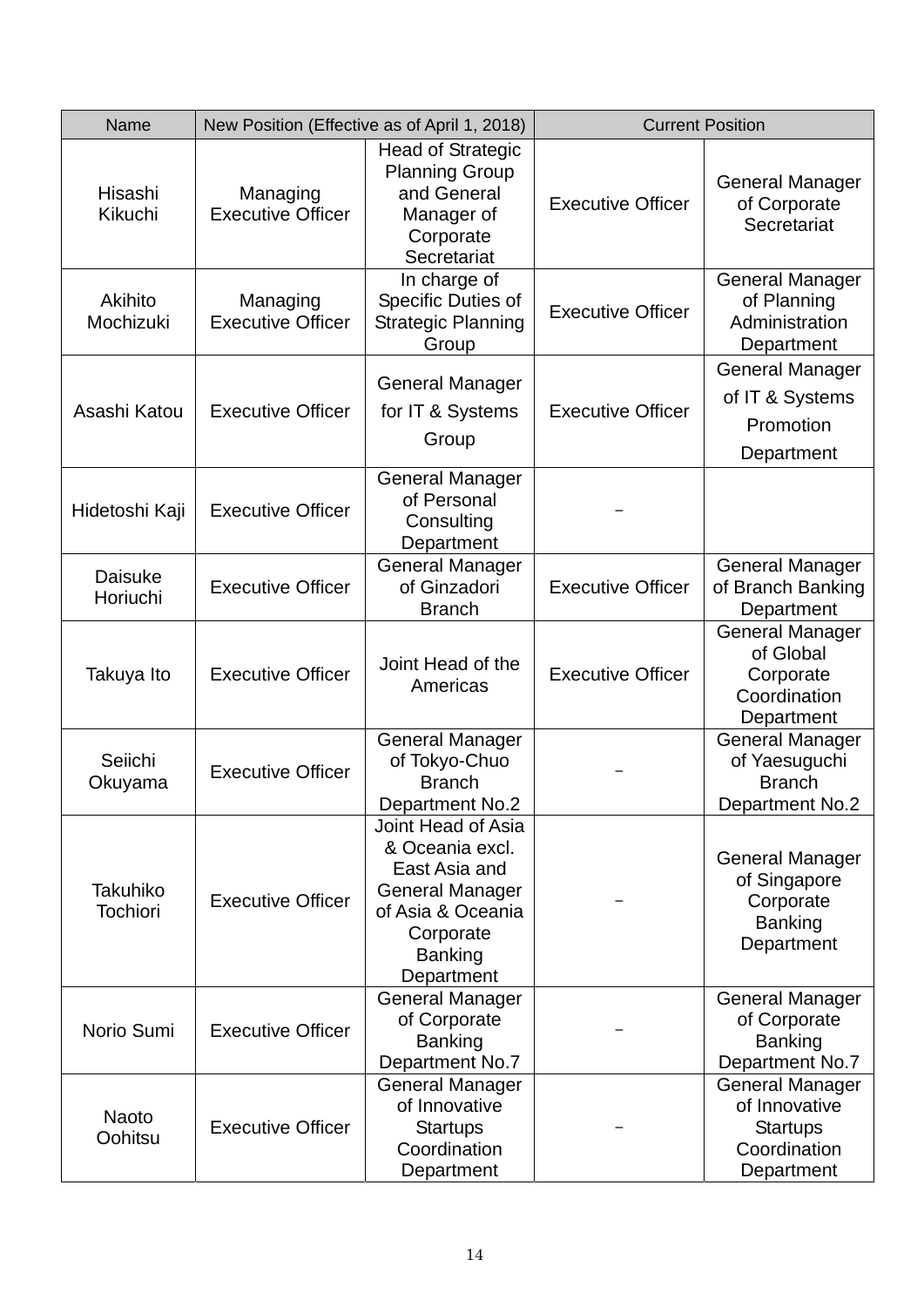| Name                      | New Position (Effective as of April 1, 2018) |                                                                                                                                                | <b>Current Position</b>                                                                       |                                                                                                                                                |
|---------------------------|----------------------------------------------|------------------------------------------------------------------------------------------------------------------------------------------------|-----------------------------------------------------------------------------------------------|------------------------------------------------------------------------------------------------------------------------------------------------|
| <b>Toru Namie</b>         | <b>Executive Officer</b>                     | <b>General Manager</b><br>of Tokyo Main<br>Office and<br><b>General Manager</b><br>of Tokyo Main<br>Office<br>Department No.1                  |                                                                                               | <b>General Manager</b><br>of Branch Banking<br>Department No.9                                                                                 |
| Masahiko<br>Kato          | <b>Executive Officer</b>                     | <b>General Manager</b><br>of Seoul Branch                                                                                                      |                                                                                               | <b>General Manager</b><br>of Seoul Branch                                                                                                      |
| Michiko<br>Morizono       | <b>Executive Officer</b>                     | <b>General Manager</b><br>of Kichijoji Branch                                                                                                  |                                                                                               | <b>General Manager</b><br>of Kichijoji Branch                                                                                                  |
| Masahiro<br>Kosugi        | <b>Executive Officer</b>                     | <b>General Manager</b><br>of Accounting<br>Department                                                                                          |                                                                                               | <b>General Manager</b><br>of Accounting<br>Department                                                                                          |
| Masahiro<br>Shimabayashi  | <b>Executive Officer</b>                     | <b>General Manager</b><br>of Sapporo<br><b>Branch</b> and<br><b>General Manager</b><br>of Sapporo<br>Corporate<br><b>Banking</b><br>Department |                                                                                               | <b>General Manager</b><br>of Sapporo<br><b>Branch</b> and<br><b>General Manager</b><br>of Sapporo<br>Corporate<br><b>Banking</b><br>Department |
| Kazunori Seta             | <b>Executive Officer</b>                     | <b>General Manager</b><br>of e-Business<br>Department                                                                                          |                                                                                               | <b>General Manager</b><br>of e-Business<br>Department                                                                                          |
| Fumio Tajima              | <b>Executive Officer</b>                     | <b>General Manager</b><br>of Corporate<br><b>Banking</b><br>Department No.17                                                                   |                                                                                               | <b>General Manager</b><br>of Corporate<br><b>Banking</b><br>Department No.17                                                                   |
| <b>Yasuhiro Sato</b>      | <b>Retired</b>                               | (Have a role at<br>$MHFG$ <sup>*1</sup>                                                                                                        | Member of the<br><b>Board of Directors</b><br>(not full-time)                                 |                                                                                                                                                |
| Ryusuke Aya               | <b>Retired</b>                               | (Have a role at<br>MHFG)                                                                                                                       | Member of the<br><b>Board of Directors</b><br>(Audit &<br>Supervisory<br>Committee<br>Member) |                                                                                                                                                |
| Kosuke<br>Nakamura        | <b>Retired</b>                               | (Have a role at<br>$MHSC)^*$ <sup>2</sup>                                                                                                      | <b>Deputy President</b><br>& Executive<br>Officer                                             | In charge of<br><b>Special Missions</b>                                                                                                        |
| Hiroshi<br>Suehiro        | Retired                                      |                                                                                                                                                | <b>Deputy President</b><br>& Executive<br>Officer                                             | Head of the<br>America                                                                                                                         |
| <b>Tetsuhiko</b><br>Saito | <b>Retired</b>                               |                                                                                                                                                | <b>Senior Managing</b><br><b>Executive Officer</b>                                            | <b>Co-Head of Retail</b><br>& Business<br><b>Banking Division</b>                                                                              |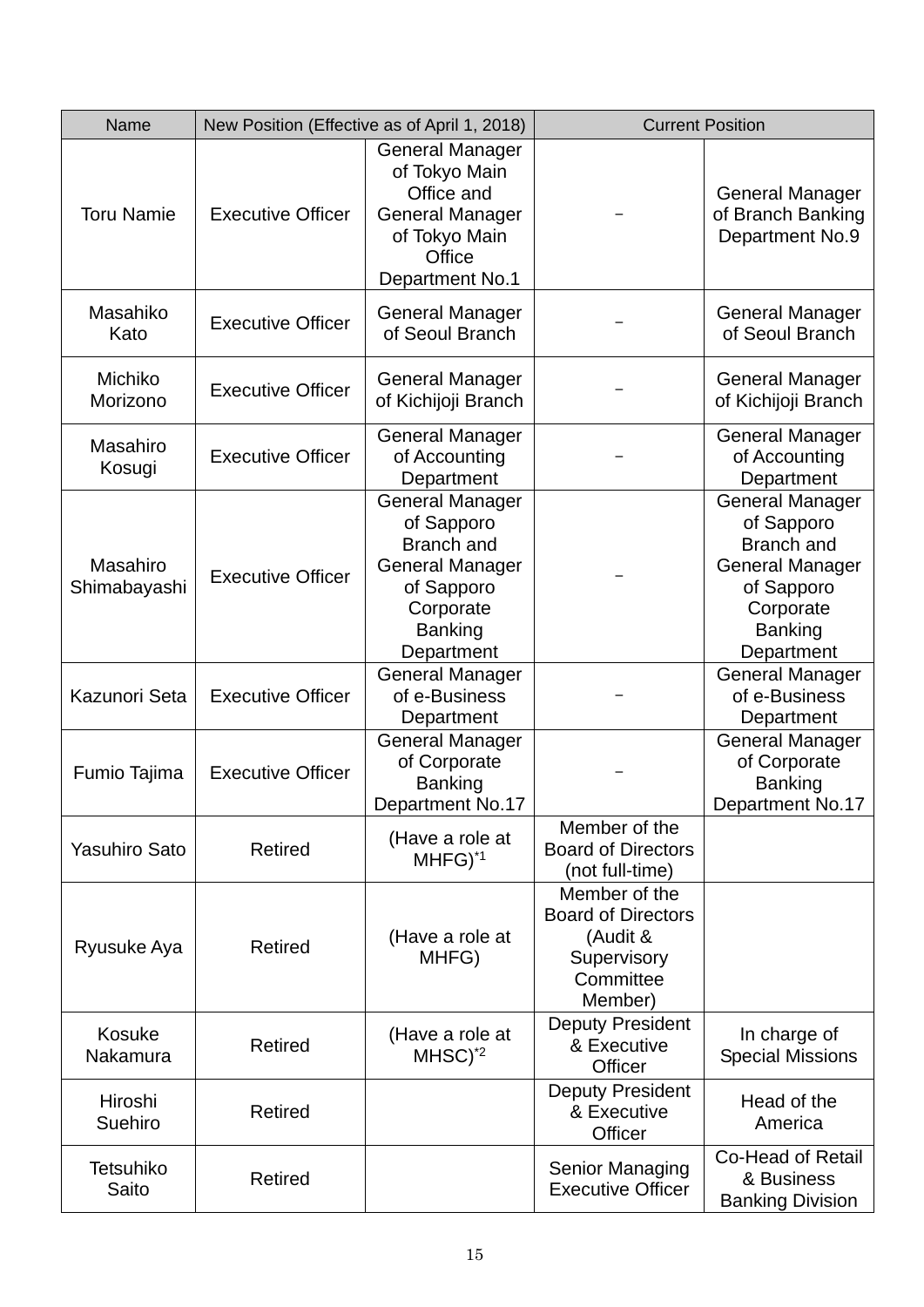| Name                 |                | New Position (Effective as of April 1, 2018) | <b>Current Position</b>              |                                                                                |
|----------------------|----------------|----------------------------------------------|--------------------------------------|--------------------------------------------------------------------------------|
| Amane<br>Oshima      | Retired        |                                              | Managing<br><b>Executive Officer</b> | Co-Head of<br><b>Global Markets</b><br><b>Division</b>                         |
| Yasuhisa<br>Fujiki   | Retired        |                                              | Managing<br><b>Executive Officer</b> | In charge of<br>Banking and In<br>charge of Specific<br>Global<br>Corporations |
| Hiroyuki Mori        | <b>Retired</b> |                                              | Managing<br><b>Executive Officer</b> | In charge of<br><b>Banking</b>                                                 |
| Shinji<br>Taniguchi  | Retired        |                                              | Managing<br><b>Executive Officer</b> | <b>Head of Global</b><br><b>Products Unit</b>                                  |
| Hiroshi<br>Itabashi  | <b>Retired</b> | (Have a role at<br>MHTB)                     | Managing<br><b>Executive Officer</b> | <b>Co-Head of Retail</b><br>& Business<br><b>Banking Division</b>              |
| Yohei Senba          | Retired        |                                              | <b>Executive Officer</b>             | <b>General Manager</b><br>of Personal<br>Consulting<br>Department              |
| Nobuyuki<br>Kuratani | Retired        |                                              | <b>Executive Officer</b>             | <b>General Manager</b><br>of Ginzadori<br><b>Branch</b>                        |
| Yutaka<br>Akutagawa  | <b>Retired</b> | (Have a role at<br>MHTB)                     | <b>Executive Officer</b>             | <b>General Manager</b><br>of Corporate<br><b>Banking</b><br>Department No.4    |

(Note) \*1: Mr. Yasuhiro Sato will be appointed Chairman, Executive Officer as defined in the Companies Act of Mizuho Financial Group, Inc. (MHFG) on April 1, 2018 and will be appointed Chairman of MHFG in late June 2018.

\*2: Mr. Kosuke Nakamura will be appointed Chairman of Mizuho Securities Co., Ltd. (MHSC) in late June 2018.

| Name                       | <b>New Position</b>                                                                           |                                                   |                      | <b>Current Position</b>                                                     |
|----------------------------|-----------------------------------------------------------------------------------------------|---------------------------------------------------|----------------------|-----------------------------------------------------------------------------|
|                            | (to become effective in late June 2018)                                                       |                                                   |                      |                                                                             |
| Hisashi<br>Kikuchi         | Executive<br><b>Managing Director</b><br>and Managing<br><b>Executive Officer</b>             | <b>Head of Strategic</b><br><b>Planning Group</b> | (Mentioned<br>above) |                                                                             |
| Kazutoshi<br><b>Narita</b> | Member of the<br><b>Board of Directors</b><br>(Audit &<br>Supervisory<br>Committee<br>Member) |                                                   |                      | <b>General Manager</b><br>of Corporate<br><b>Banking</b><br>Department No.3 |